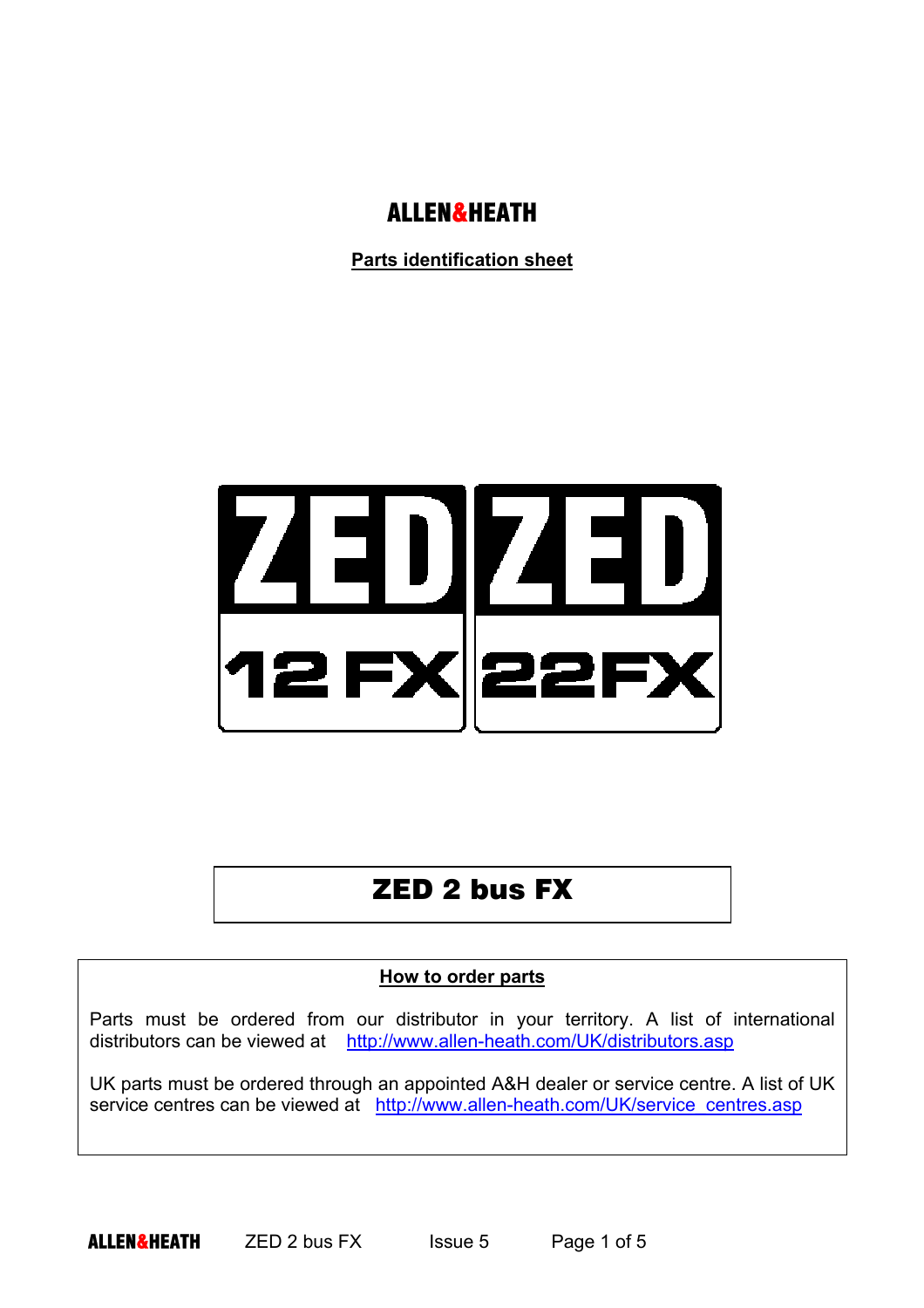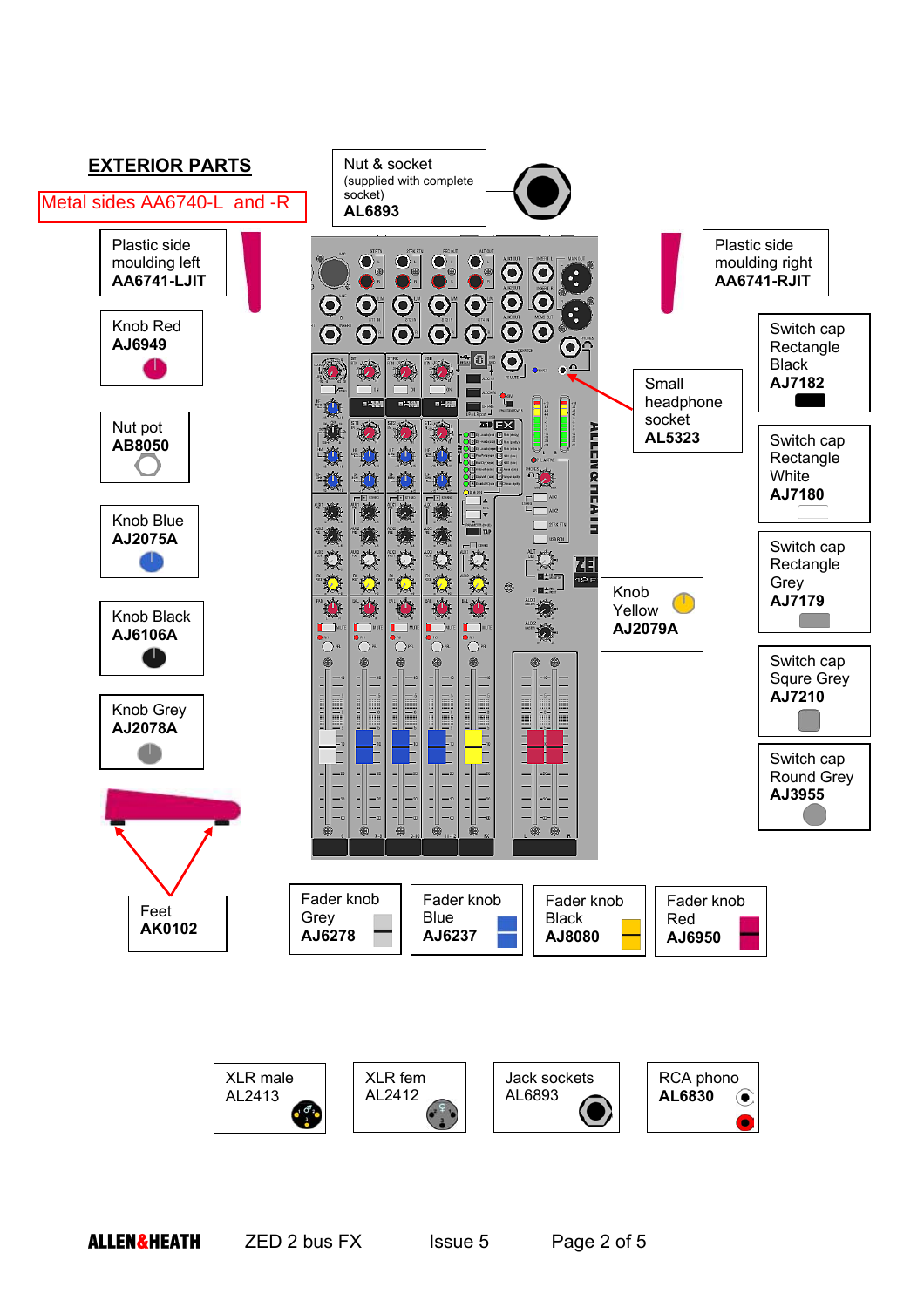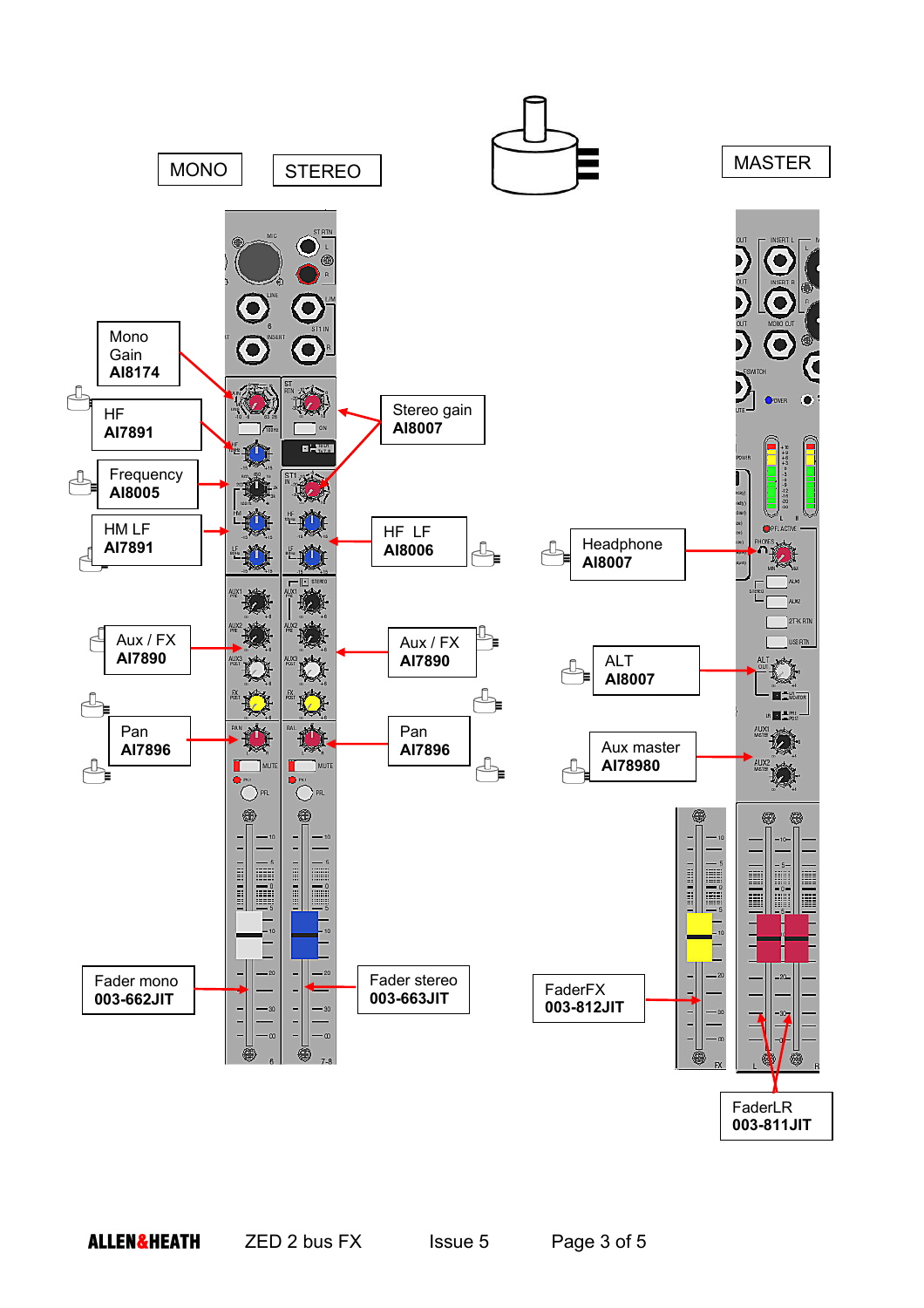## **INTERIOR PARTS**